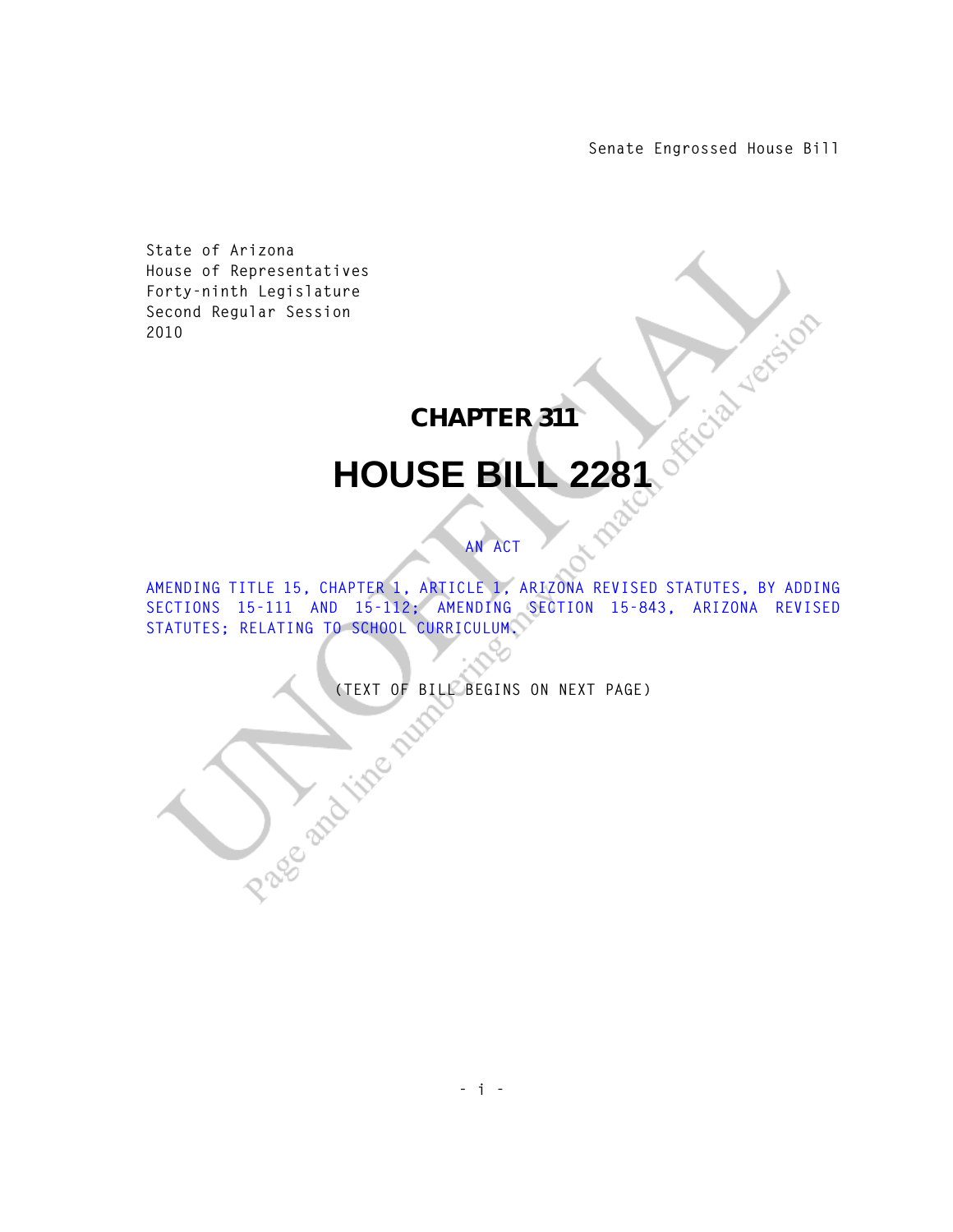**1 Be it enacted by the Legislature of the State of Arizona: 2 Section 1. Title 15, chapter 1, article 1, Arizona Revised Statutes, 3 is amended by adding sections 15-111 and 15-112, to read: 4 15-111. Declaration of policy 5 THE LEGISLATURE FINDS AND DECLARES THAT PUBLIC SCHOOL PUPILS SHOULD BE 6 TAUGHT TO TREAT AND VALUE EACH OTHER AS INDIVIDUALS AND NOT BE TAUGHT TO 7 RESENT OR HATE OTHER RACES OR CLASSES OF PEOPLE. 8 15-112. Prohibited courses and classes; enforcement 9 A. A SCHOOL DISTRICT OR CHARTER SCHOOL IN THIS STATE SHALL NOT INCLUDE 10 IN ITS PROGRAM OF INSTRUCTION ANY COURSES OR CLASSES THAT INCLUDE ANY OF THE 11 FOLLOWING: 12 1. PROMOTE THE OVERTHROW OF THE UNITED STATES GOVERNMENT. 13 2. PROMOTE RESENTMENT TOWARD A RACE OR CLASS OF PEOPLE. 14 3. ARE DESIGNED PRIMARILY FOR PUPILS OF A PARTICULAR ETHNIC GROUP. 15 4. ADVOCATE ETHNIC SOLIDARITY INSTEAD OF THE TREATMENT OF PUPILS AS 16 INDIVIDUALS. 17 B. IF THE STATE BOARD OF EDUCATION OR THE SUPERINTENDENT OF PUBLIC 18 INSTRUCTION DETERMINES THAT A SCHOOL DISTRICT OR CHARTER SCHOOL IS IN 19 VIOLATION OF SUBSECTION A, THE STATE BOARD OF EDUCATION OR THE SUPERINTENDENT 20 OF PUBLIC INSTRUCTION SHALL NOTIFY THE SCHOOL DISTRICT OR CHARTER SCHOOL THAT 21 IT IS IN VIOLATION OF SUBSECTION A. IF THE STATE BOARD OF EDUCATION OR THE 22 SUPERINTENDENT OF PUBLIC INSTRUCTION DETERMINES THAT THE SCHOOL DISTRICT OR 23 CHARTER SCHOOL HAS FAILED TO COMPLY WITH SUBSECTION A WITHIN SIXTY DAYS AFTER 24 A NOTICE HAS BEEN ISSUED PURSUANT TO THIS SUBSECTION, THE STATE BOARD OF 25 EDUCATION OR THE SUPERINTENDENT OF PUBLIC INSTRUCTION MAY DIRECT THE 26 DEPARTMENT OF EDUCATION TO WITHHOLD UP TO TEN PER CENT OF THE MONTHLY 27 APPORTIONMENT OF STATE AID THAT WOULD OTHERWISE BE DUE THE SCHOOL DISTRICT OR 28 CHARTER SCHOOL. THE DEPARTMENT OF EDUCATION SHALL ADJUST THE SCHOOL DISTRICT 29 OR CHARTER SCHOOL'S APPORTIONMENT ACCORDINGLY. WHEN THE STATE BOARD OF 30 EDUCATION OR THE SUPERINTENDENT OF PUBLIC INSTRUCTION DETERMINES THAT THE 31 SCHOOL DISTRICT OR CHARTER SCHOOL IS IN COMPLIANCE WITH SUBSECTION A, THE 32 DEPARTMENT OF EDUCATION SHALL RESTORE THE FULL AMOUNT OF STATE AID PAYMENTS 33 TO THE SCHOOL DISTRICT OR CHARTER SCHOOL. 34 C. THE DEPARTMENT OF EDUCATION SHALL PAY FOR ALL EXPENSES OF A HEARING 35 CONDUCTED PURSUANT TO THIS SECTION. 36 D. ACTIONS TAKEN UNDER THIS SECTION ARE SUBJECT TO APPEAL PURSUANT TO 37 TITLE 41, CHAPTER 6, ARTICLE 10. 38 E. THIS SECTION SHALL NOT BE CONSTRUED TO RESTRICT OR PROHIBIT: 39 1. COURSES OR CLASSES FOR NATIVE AMERICAN PUPILS THAT ARE REQUIRED TO 40 COMPLY WITH FEDERAL LAW. 41 2. THE GROUPING OF PUPILS ACCORDING TO ACADEMIC PERFORMANCE, INCLUDING 42 CAPABILITY IN THE ENGLISH LANGUAGE, THAT MAY RESULT IN A DISPARATE IMPACT BY 43 ETHNICITY. 44 3. COURSES OR CLASSES THAT INCLUDE THE HISTORY OF ANY ETHNIC GROUP AND 45 THAT ARE OPEN TO ALL STUDENTS, UNLESS THE COURSE OR CLASS VIOLATES 46 SUBSECTION A.**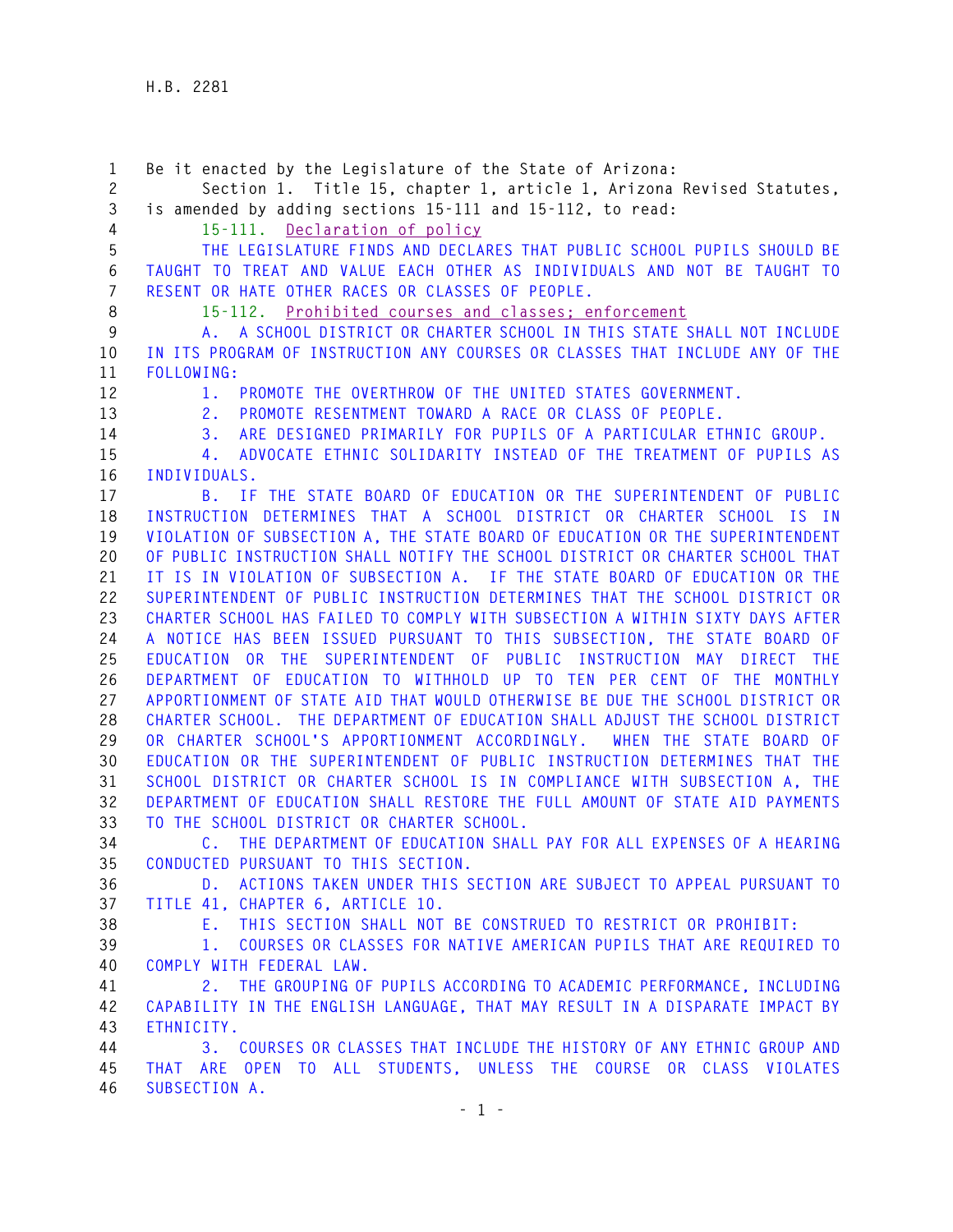**1 4. COURSES OR CLASSES THAT INCLUDE THE DISCUSSION OF CONTROVERSIAL 2 ASPECTS OF HISTORY.** 

**3 F. NOTHING IN THIS SECTION SHALL BE CONSTRUED TO RESTRICT OR PROHIBIT 4 THE INSTRUCTION OF THE HOLOCAUST, ANY OTHER INSTANCE OF GENOCIDE, OR THE 5 HISTORICAL OPPRESSION OF A PARTICULAR GROUP OF PEOPLE BASED ON ETHNICITY, 6 RACE, OR CLASS.** 

- 
- 

**7 Sec. 2. Section 15-843, Arizona Revised Statutes, is amended to read: 8 15-843. Pupil disciplinary proceedings**

**9 A. An action concerning discipline, suspension or expulsion of a pupil 10 is not subject to title 38, chapter 3, article 3.1, except that the governing 11 board of a school district shall post regular notice and shall take minutes 12 of any hearing held by the governing board concerning the discipline, 13 suspension or expulsion of a pupil.** 

**14 B. The governing board of any school district, in consultation with 15 the teachers and parents of the school district, shall prescribe rules for 16 the discipline, suspension and expulsion of pupils. The rules shall be 17 consistent with the constitutional rights of pupils and shall include at 18 least the following:** 

**19 1. Penalties for excessive pupil absenteeism pursuant to section 20 15-803, including failure in a subject, failure to pass a grade, suspension 21 or expulsion.** 

**22 2. Procedures for the use of corporal punishment if allowed by the 23 governing board.** 

**24 3. Procedures for the reasonable use of physical force by certificated 25 or classified personnel in self-defense, defense of others and defense of 26 property.** 

**27 4. Procedures for dealing with pupils who have committed or who are 28 believed to have committed a crime.** 

**29 5. A notice and hearing procedure for cases concerning the suspension 30 of a pupil for more than ten days.** 

**31 6. Procedures and conditions for readmission of a pupil who has been 32 expelled or suspended for more than ten days.** 

**33 7. Procedures for appeal to the governing board of the suspension of a 34 pupil for more than ten days, if the decision to suspend the pupil was not 35 made by the governing board.** 

**36 8. Procedures for appeal of the recommendation of the hearing officer 37 or officers designated by the board as provided in subsection F of this 38 section at the time the board considers the recommendation.** 

**39 C. Penalties adopted pursuant to subsection B, paragraph 1 of this 40 section for excessive absenteeism shall not be applied to pupils who have 41 completed the course requirements and whose absence from school is due solely 42 to illness, disease or accident as certified by a person who is licensed 43 pursuant to title 32, chapter 7, 13, 15 or 17.** 

**44 D. The governing board shall:** 

**45 1. Support and assist teachers in the implementation and enforcement 46 of the rules prescribed pursuant to subsection B of this section.**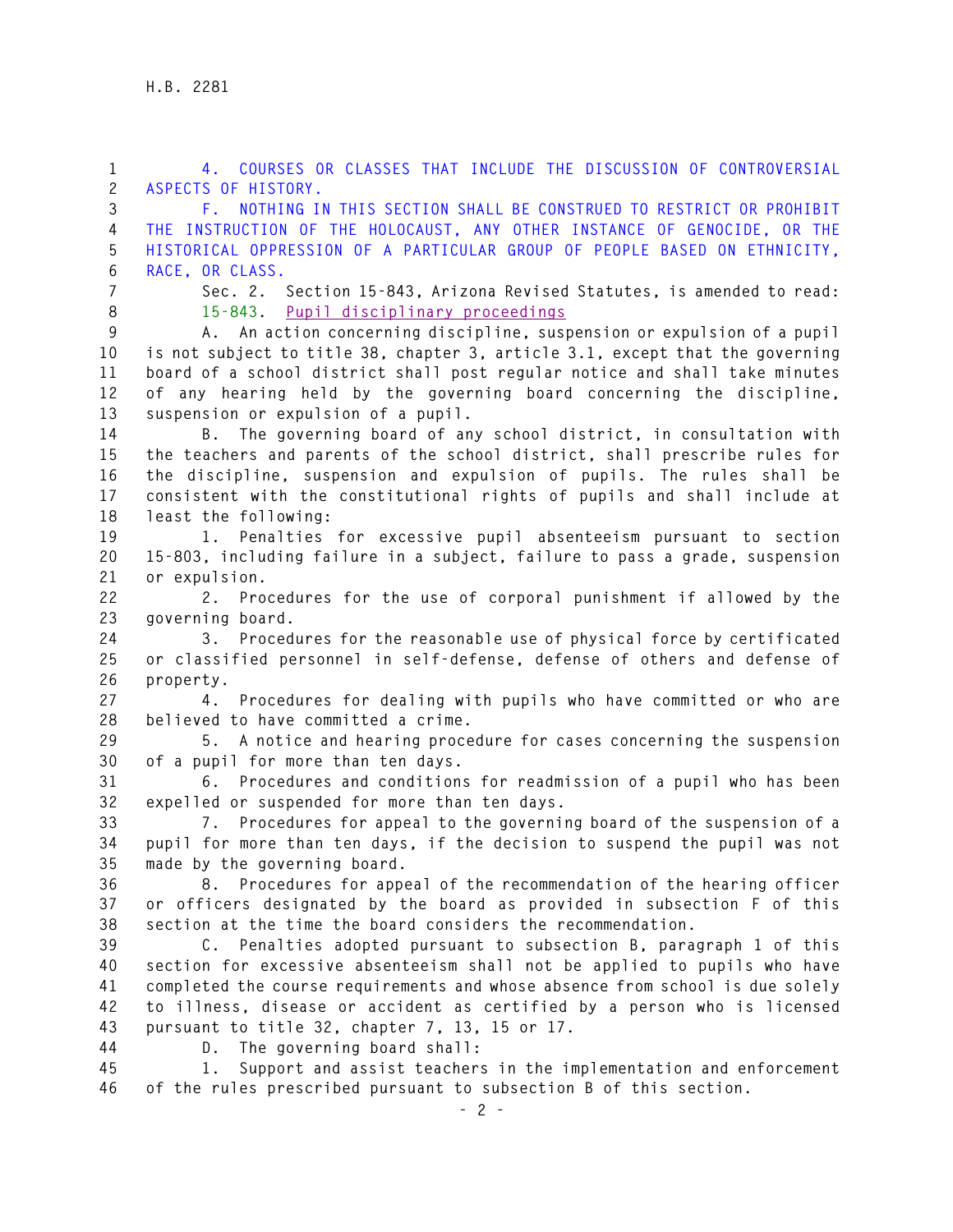**1 2. Develop procedures allowing teachers and principals to recommend 2 the suspension or expulsion of pupils.** 

**3 3. Develop procedures allowing teachers and principals to temporarily 4 remove disruptive pupils from a class.** 

**5 4. Delegate to the principal the authority to remove a disruptive 6 pupil from the classroom.** 

**7 E. If a pupil withdraws from school after receiving notice of possible 8 action concerning discipline, expulsion or suspension, the governing board 9 may continue with the action after the withdrawal and may record the results 10 of such action in the pupil's permanent file.** 

**11 F. In all action concerning the expulsion of a pupil, the governing 12 board of a school district shall:** 

**13 1. Be notified of the intended action.** 

**14 2. Either:** 

**15 (a) Decide, in executive session, whether to hold a hearing or to 16 designate one or more hearing officers to hold a hearing to hear the 17 evidence, prepare a record and bring a recommendation to the board for action 18 and whether the hearing shall be held in executive session.** 

**19 (b) Provide by policy or vote at its annual organizational meeting 20 that all hearings concerning the expulsion of a pupil conducted pursuant to 21 this section will be conducted before a hearing officer selected from a list 22 of hearing officers approved by the governing board.** 

**23 3. Give written notice, at least five working days before the hearing 24 by the governing board or the hearing officer or officers designated by the 25 governing board, to all pupils subject to expulsion and their parents or 26 guardians of the date, time and place of the hearing. If the governing board 27 decides that the hearing is to be held in executive session, the written 28 notice shall include a statement of the right of the parents or guardians or 29 an emancipated pupil who is subject to expulsion to object to the governing 30 board's decision to have the hearing held in executive session. Objections 31 shall be made in writing to the governing board.** 

**32 G. If a parent or guardian or an emancipated pupil who is subject to 33 expulsion disagrees that the hearing should be held in executive session, it 34 shall be held in an open meeting unless:** 

**35 1. If only one pupil is subject to expulsion and disagreement exists 36 between that pupil's parents or guardians, the governing board, after 37 consultations with the pupil's parents or guardians or the emancipated pupil, 38 shall decide in executive session whether the hearing will be in executive 39 session.** 

**40 2. If more than one pupil is subject to expulsion and disagreement 41 exists between the parents or guardians of different pupils, separate 42 hearings shall be held subject to this section.** 

**43 H. This section does not prevent the pupil who is subject to expulsion 44 or suspension, and the pupil's parents or guardians and legal counsel, from 45 attending any executive session pertaining to the proposed disciplinary**